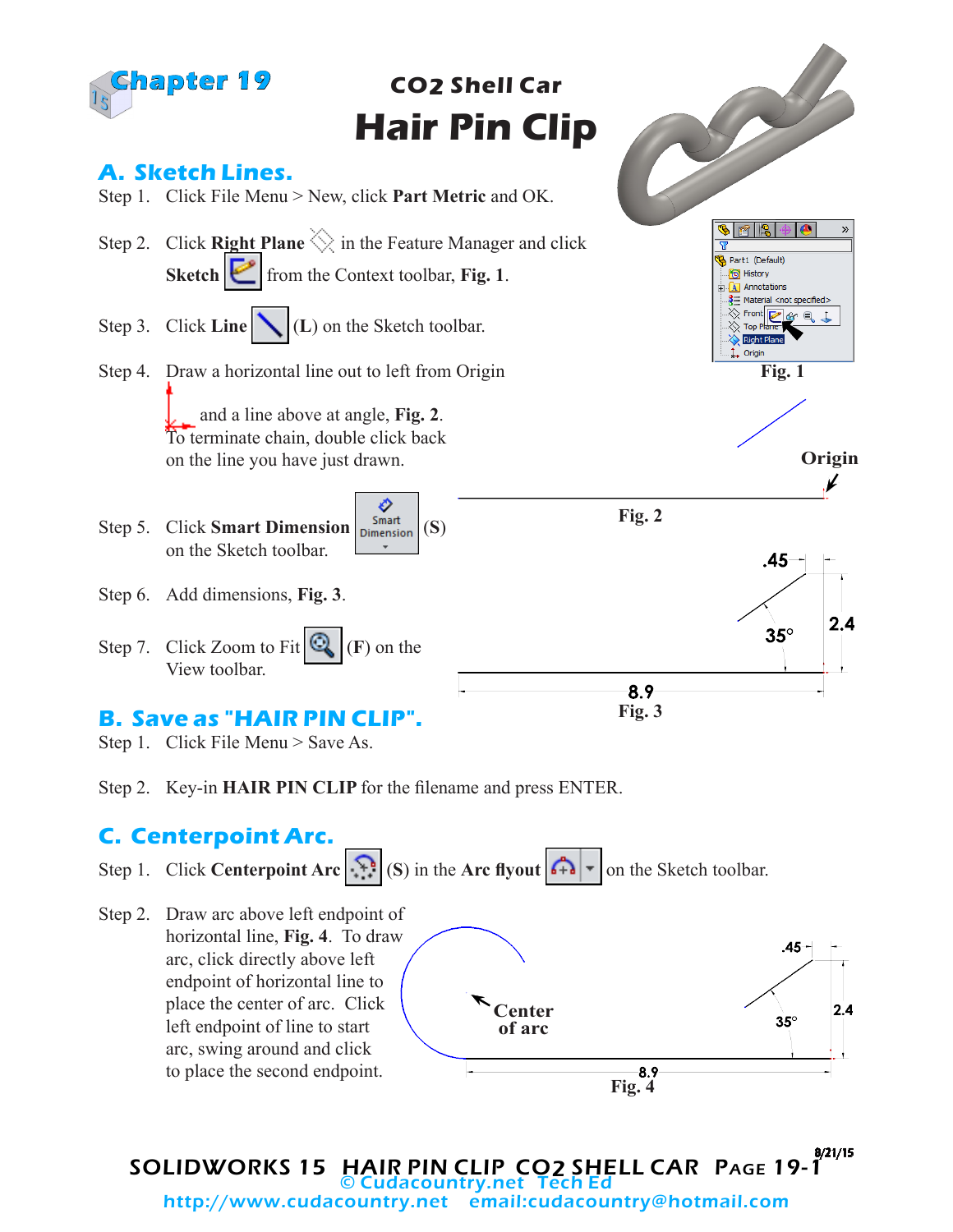## **D. Three Tangent Arcs.**

Step 1. Click **Tangent Arc**  $\begin{bmatrix} 1 \end{bmatrix}$  in the **Arc** flyout  $\begin{bmatrix} 1 \end{bmatrix}$   $\begin{bmatrix} 1 \end{bmatrix}$  on the Sketch toolbar.

Step 2. Draw **three chained arcs 0.**<br>『ズズ』 しょうに **from endpoint of centerpoint arc**. After clicking endpoint on line, click **Make**   $2.4$  $\approx 35^{\circ}$ **Tangent**  $\cup$  on the Context toolbar, **Fig. 5**. L 8.9 **Fig. 5** Step 3. **Right click graphics area and click Select** from menu Ⅰ路∀ to unselect Arc tool.  $.45 -$ ■ボングククゼ Step 4. **Ctrl click** the **centerpoint**   $2.4$ **of centerpoint arc and left Ctrl click**  $35^\circ$ **centerpoint endpoint of horizontal line and endpoint** to select both. Release Ctrl  $8.9$ key and click **Make Vertical Fig. 6** on the Context toolbar, **Fig. 6**. Step 5. Click **Smart Dimension**  ♦ Smart R.75  $.45 -$ Dimension (**S**) on the Sketch R1.6 toolbar. R1.5  $R<sub>1</sub>$  $2.4$  $35^\circ$ Step 6. Add dimensions, **Fig. 7**.  $.85$ ┕ 4.9 Exit 8.9 Step 7. Click **Exit Sketch Sketch** on **Fig. 7**the Sketch toolbar.